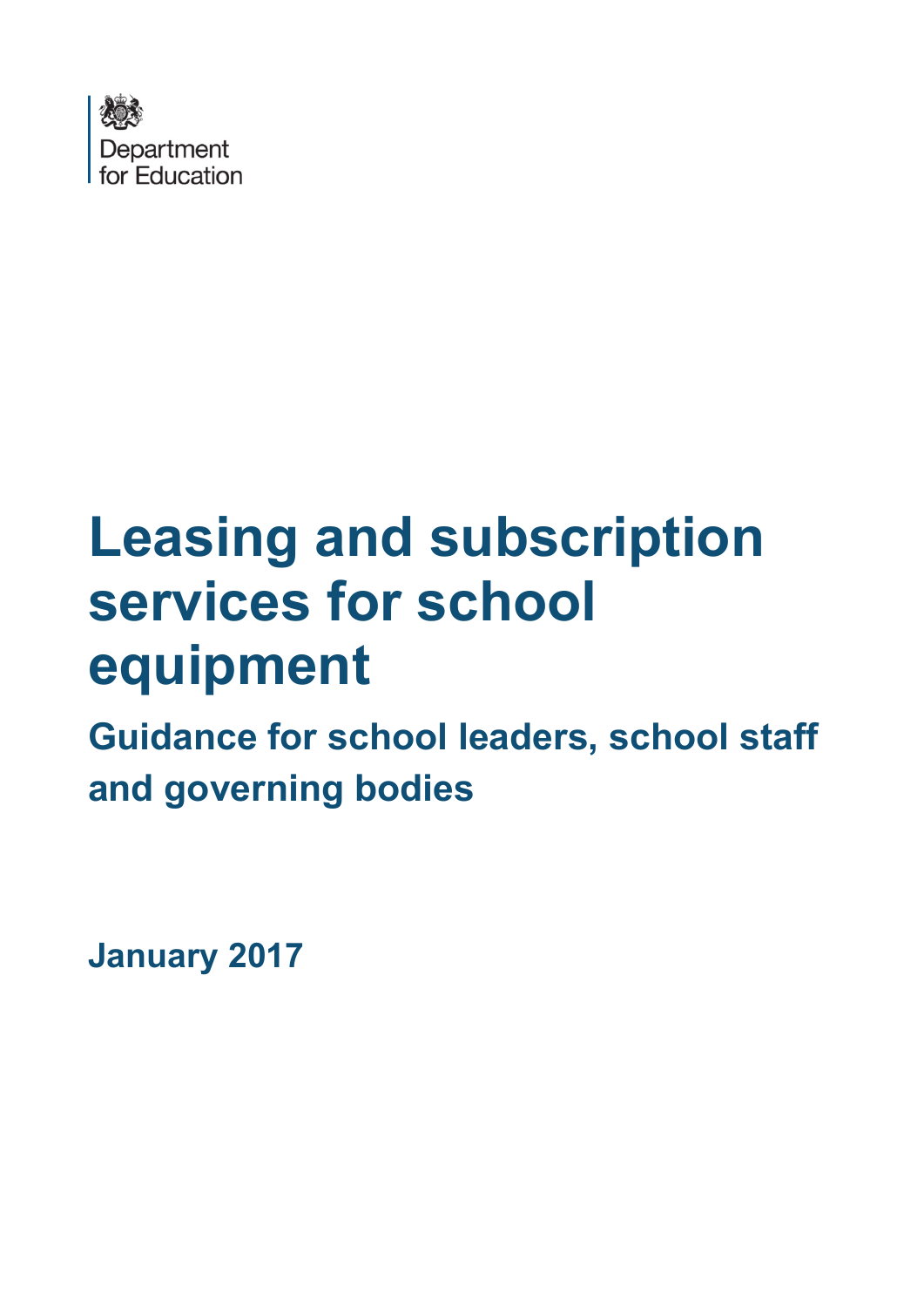## **Contents**

| Summary                                        | 3 |
|------------------------------------------------|---|
| About this guidance                            | 3 |
| Expiry or review date                          | 3 |
| Who is this publication for?                   | 3 |
| Why consider subscription services or leasing? | 3 |
| Is the proposed agreement legal?               | 5 |
| <b>Subscription services</b>                   | 5 |
| Best practice                                  | 6 |
| <b>Practical tips</b>                          | 8 |
| Accessing support                              | 9 |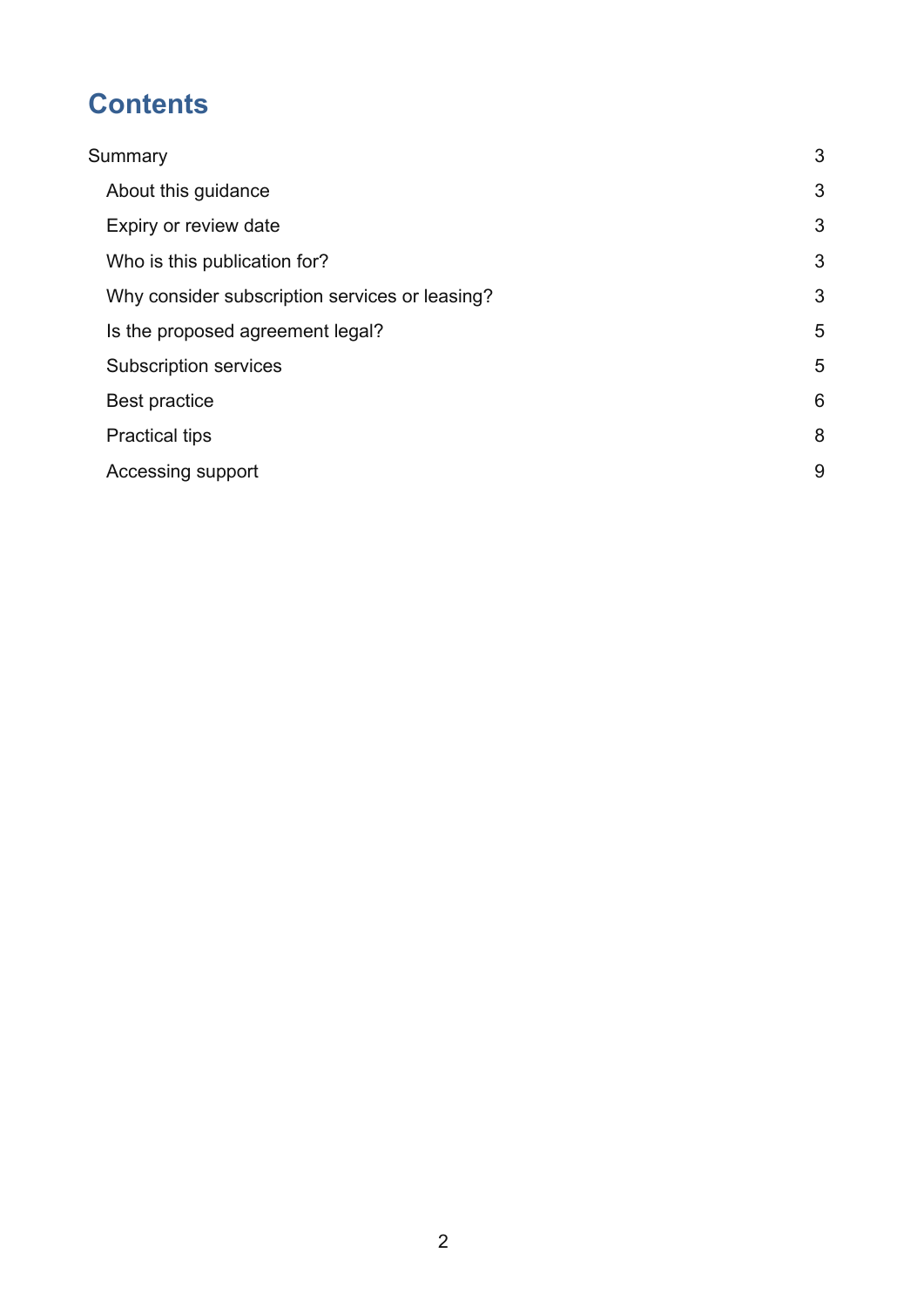## <span id="page-2-0"></span>**Summary**

#### <span id="page-2-1"></span>**About this guidance**

New technologies with the potential to enhance teaching are constantly emerging and are often offered to schools on a lease rental or subscription basis. As with most opportunities, there are some excellent agreements available from suppliers that will be a good match to a school's needs - as well as others that should be avoided.

The complexity of leasing arrangements has led to difficulties in schools in the past, with a small number of cases causing significant cost to the school. So while leasing and subscription service agreements may in many cases be a sensible option, it is always prudent to carefully consider the pros and cons of each individual arrangement before signing up.

This document has been prepared to help schools select a cost-effective solution and also highlights some of the common pitfalls.

This is a non-statutory guidance document issued by the Department for Education. It has been produced to help schools understand some of the key considerations when thinking about leasing or subscription services to fund equipment and/or classroom technology. We've tried to make all the content as non-technical as possible. It is supplier independent.

The [Academies Financial Handbook](https://www.gov.uk/government/uploads/system/uploads/attachment_data/file/535870/Academies_Financial_Handbook_2016_final.pdf) sets out the financial management, control and reporting requirements that apply to all academy trusts. Section 3.9 refers to leasing arrangements.

#### <span id="page-2-2"></span>**Expiry or review date**

This guidance will be reviewed in the event of relevant changes in the law or before July 2017.

#### <span id="page-2-3"></span>**Who is this publication for?**

This guidance is for school leaders, school staff and governing bodies in all maintained schools, academies and free schools.

#### <span id="page-2-4"></span>**Why consider subscription services or leasing?**

Leasing or service agreements can be a great way for schools to secure the equipment they need to provide a first-class education for their students. It can also free up much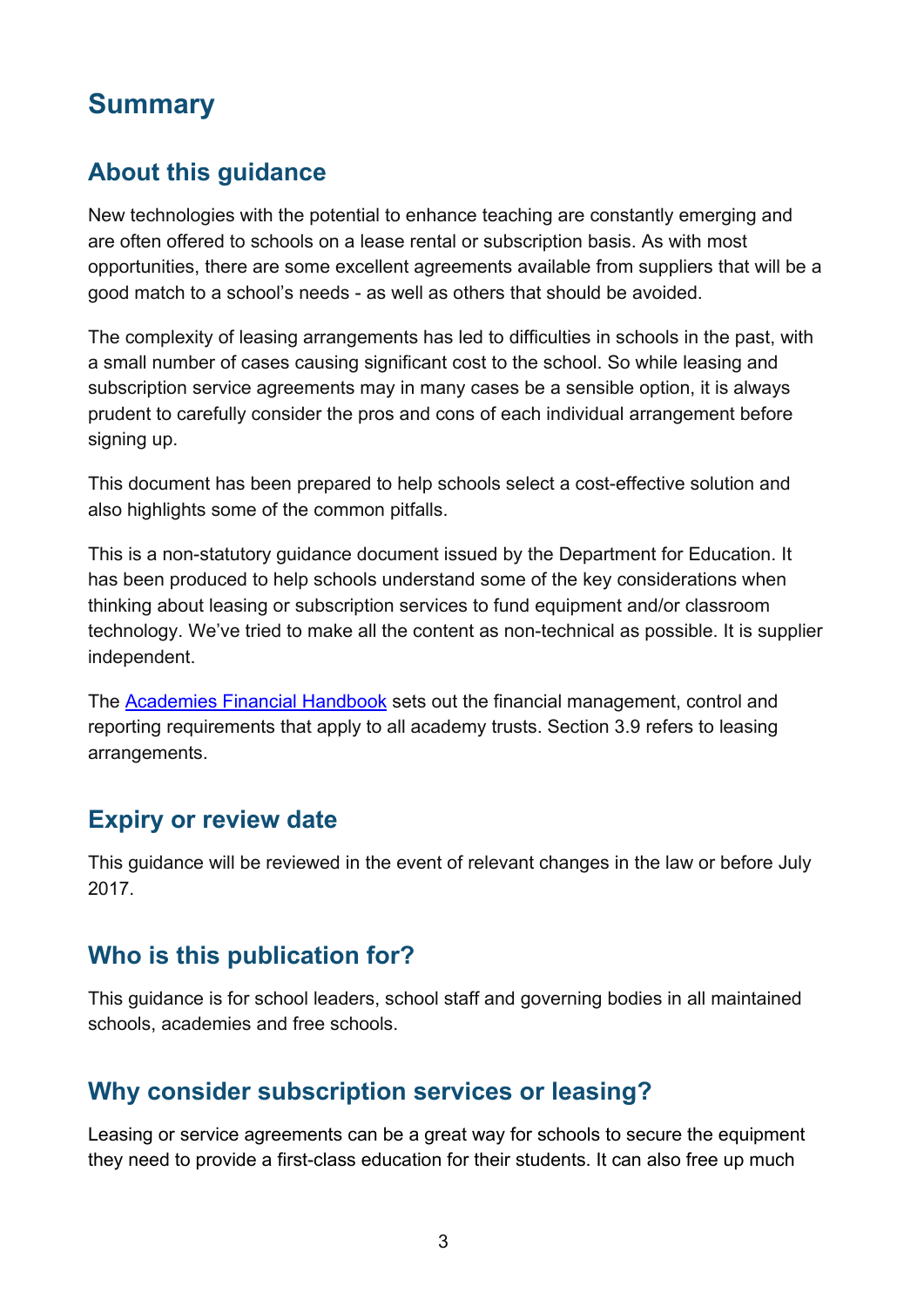needed capital for use in other areas of the school and save you from having to use valuable funds to buy equipment outright.

It is highly recommended that schools make use of public sector frameworks agreements specifically set up to provide value for money agreements for public bodies. These can be accessed online at [Crown Commercial Services framework](http://ccs-agreements.cabinetoffice.gov.uk/contracts/rm3781) and [ESPO framework for](https://www.espo.org/Frameworks/ICT-office-machines/Multifunctional-Devices,-Managed-Print-and-Content)  [MFDs](https://www.espo.org/Frameworks/ICT-office-machines/Multifunctional-Devices,-Managed-Print-and-Content)

There are a number of advantages when leasing equipment:

- ° The school doesn't have to pay the full cost of the asset upfront, so you don't need to use up other much-needed funds
- ° Leasing may mean you have access to a higher standard of equipment, which might be too expensive for you to buy otherwise
- ° The asset is effectively paid for over the fixed period of time that you use it, which helps you budget for the future
- ° As monthly rental costs are usually fixed, it can be easier to forecast cashflow

However, there are also some disadvantages of leasing equipment:

- ° It can work out to be more expensive than if you buy the assets outright
- ° You may have to put down a deposit or make some payments in advance
- ° Lease agreements are usually for a minimum period and there will almost certainly be a cost payable should you wish to terminate early
- ° Some agreements may require you to give notice of termination even though an expiry date has been specified. Ensure you check for financial implications of terminating early
- ° When you lease an asset, you don't own it, although you may have the opportunity to buy it (or enter into a secondary lease term) at the end of the agreement

Schools themselves are best placed to decide how best to fund the acquisition of equipment in a cost effective way. There are clearly several reasons why rental agreements may make sense and there are equally scenarios that should be avoided. It is also important that schools do not enter into a contract which may cause a financial deficit position in the future so any leasing agreements must link in with financial planning and monthly forecasting.

Academy Trusts must ensure that any lease arrangement maintains the principles of value for money, regularity and propriety whether or not EFA's prior approval is required. Trusts should seek advice from their professional financial adviser and/or external auditor if they are in any doubt over whether a lease involves an element of borrowing. And, where an arrangement requires the advance approval, that must be sought.

Schools must ensure that agreements are lawful. The first question that needs to be answered is whether the proposed agreement complies with government procurement requirements in respect of schools.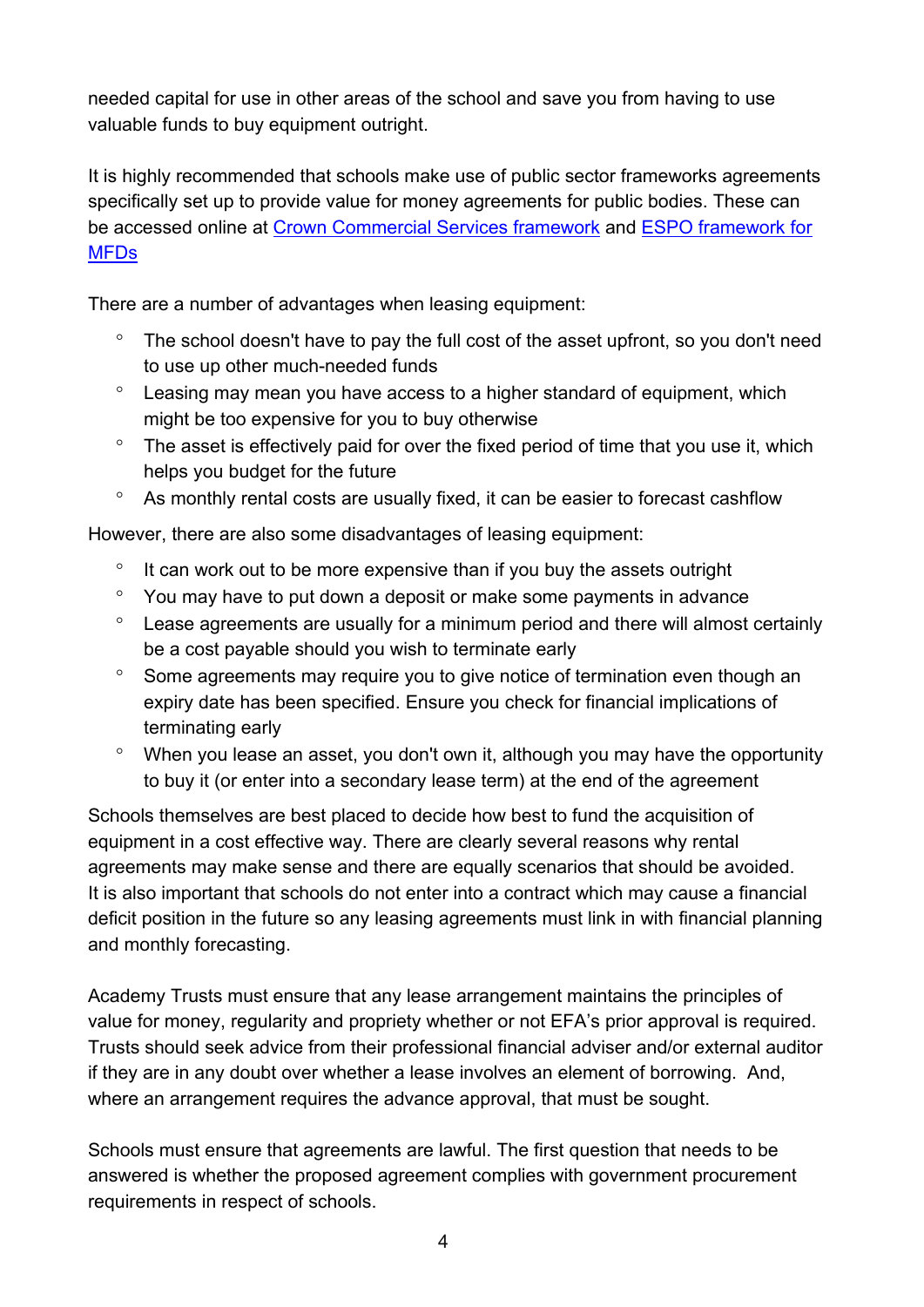## <span id="page-4-0"></span>**Is the proposed agreement legal?**

Under existing regulations, the only type of lease agreement that can be taken on (without prior specific approval) by a state-funded school is an operating lease. Finance leases, on the other hand, are viewed as a form of borrowing and are prohibited unless prior approval is obtained from the Secretary of State. In practice this means that finance leases are rarely allowed.

The key question to be answered initially when considering lease arrangements is whether the proposed agreement is an operating lease or a finance lease.

Should you be in any doubt as to whether an agreement is a finance lease or operating lease, please seek professional advice before committing to the arrangement. HMRC has also published [guidance on leasing.](https://www.gov.uk/hmrc-internal-manuals/business-leasing-manual/blm00040)

## <span id="page-4-1"></span>**Subscription services**

It may sometimes be unclear from sales brochures or even the legal documentation exactly which type of lease agreement is being offered. Equipment may also be provided by way of a subscription-type service that includes support, maintenance and training. Whilst some of these arrangements may make sense, it is always important that the overall value for money of the service is assessed and that schools do not commit to agreements that do not provide value for money. Some considerations might include:

- ° What is the total cost of the agreement and does it represent good value?
- ° What is the actual value of the equipment being provided?
- ° What is the sum total of the lease payments required?
- ° Is it clear who has the responsibility to provide important add-ons such as support and maintenance?
- ° Is the cost of add-ons such as support and maintenance clearly stated?
- ° Is there an opportunity to upgrade the equipment if required (at reasonable cost)?
- ° What happens at the end of lease? Make sure end of lease arrangements are perfectly clear
- ° What happens if the school would like to keep the equipment beyond the lease term?
- ° Can the school settle the agreement mid-term at a reasonable figure should it so wish?
- ° Is the supplier a respectable company with a proven track record?

As with all school purchases, it is always good practice to get competitive quotes, ask for references, run a procurement exercise, and talk to neighbouring schools. The schools sector can be targeted by unscrupulous suppliers, so do be vigilant for poor value contracts for equipment such as photocopiers.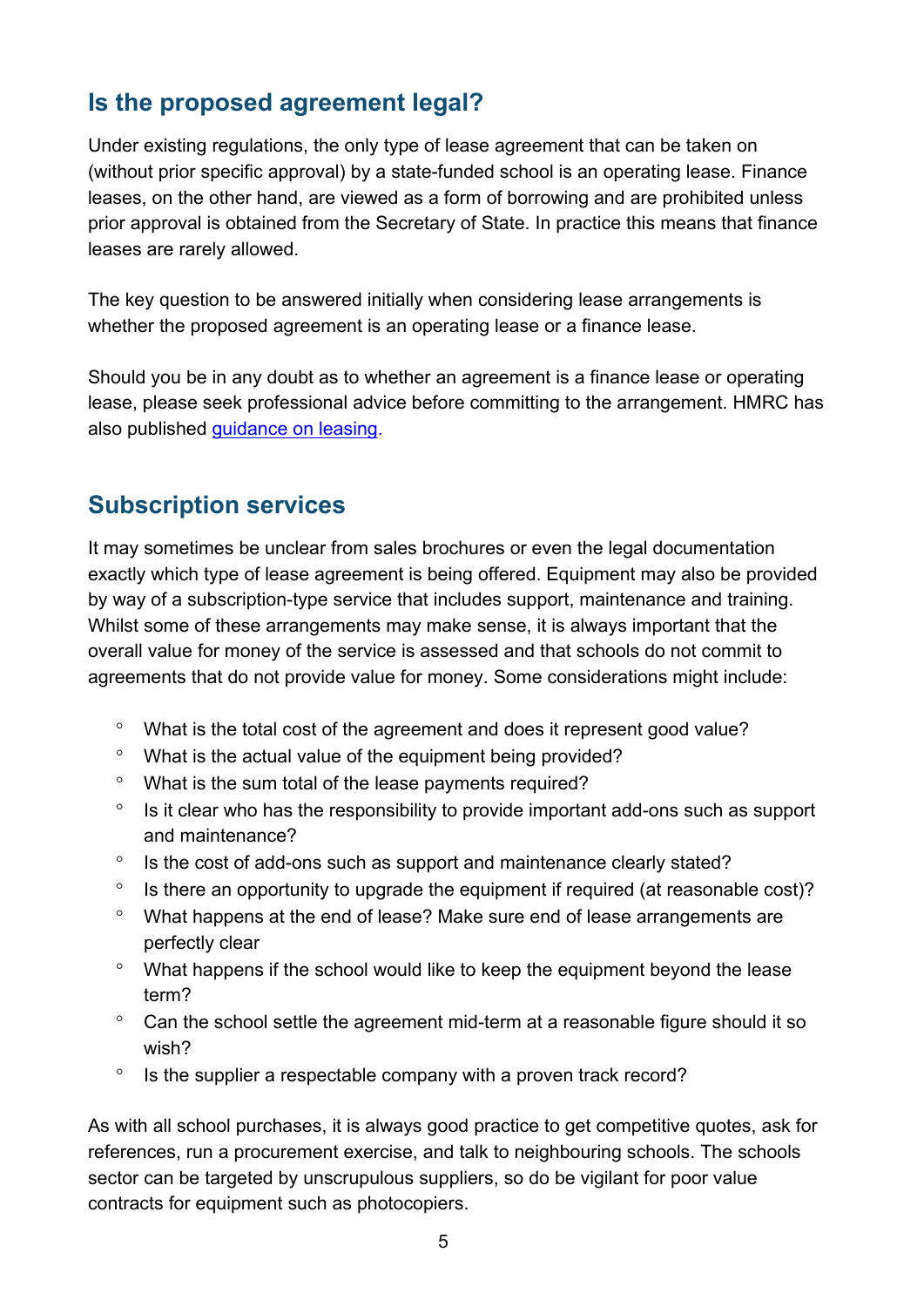## <span id="page-5-0"></span>**Best practice**

There are some important principles to follow when deciding upon an operating lease or similar service agreement.

**Know the supplier and/or the finance company.** Although some equipment manufacturers may supply both equipment and finance, many businesses offering leasing arrangements to schools are equipment suppliers who offer finance via third party finance companies. When you are dealing with an equipment supplier you should always check who the finance company will be. Most finance companies are members of the Finance and Leasing Association (FLA). FLA members follow the FLA's Business Finance Code which sets out standards for providing information, customer service and complaints procedures.

**Minimum lease period.** This is the shortest period for which the school will have to make rental payments for equipment. The period is fixed regardless of other factors such as changes in technology or changes in the school's needs. When taking out a lease you should consider how long the school has tended to keep similar equipment in the past or speak to other schools leasing similar equipment to ensure that the minimum lease period is appropriate.

**What happens at the end of the lease**. Your school will not own the equipment at the end of the lease. Before taking out a lease you should always check what options are available at the end of the lease period and what this means for the school. At the end of a lease you will generally be offered the opportunity to continue leasing the equipment at fair market rentals or return the equipment to the leasing company. Either option might be appropriate for your school but you should ensure you understand each alternative and what you might need to do in each instance (e.g. the length of notice period you will need to give if you will be returning the equipment).

**Maintenance and supplies.** It should always be clear when maintenance or supply services are included in or excluded from the lease. These simple checks can help you understand the obligations of each party and who will provide any services under the lease agreement:

#### **Maintenance**

- o Check whether the maintenance contract is a separate agreement to the lease. If it is, check whether the length of the two agreements is the same and how much notice might be required to terminate each one.
- $\circ$  Check what level of service you will get for example will there be regular maintenance visits or will you need to alert the maintenance provider in the event that a fault occurs. If a fault does occur, what response time is stated and is replacement equipment provided whilst repairs are carried out and so on.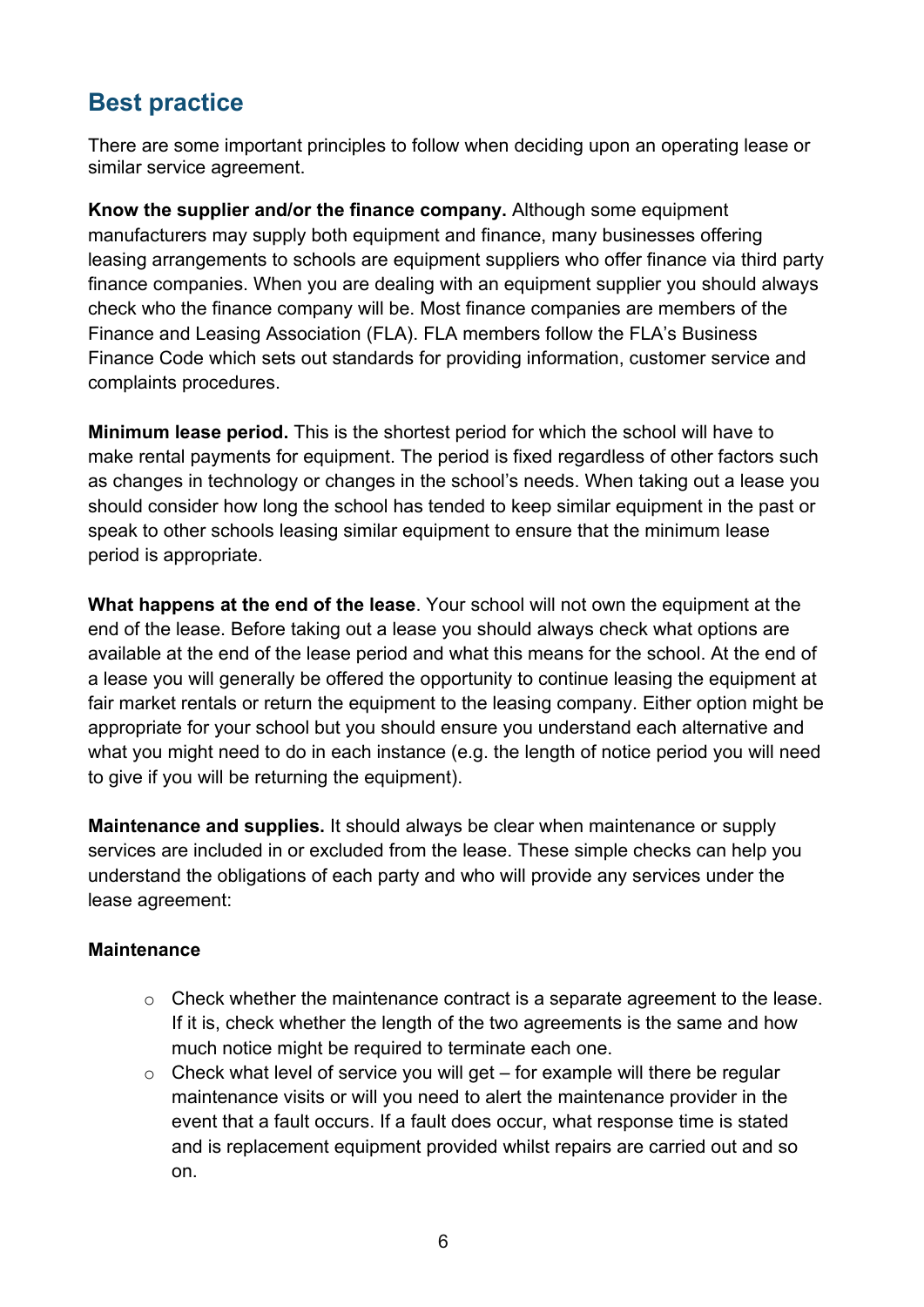- $\circ$  Check the maintenance charge amounts and whether there is the potential for variable charges, If there is, ensure that the basis for charging is fully understood. It is also a good idea to find out whether a similar level of service could be obtained from a different supplier at lower cost.
- o Check that any necessary software upgrades are specified in the maintenance agreement and properly costed.
- $\circ$  Consider what would happen if the company providing the maintenance went out of business and how this might impact on your use of the equipment and lease payments.

#### **Supplies**

- $\circ$  Check whether the provision of supplies is a separate agreement from the lease. If it is, check whether the length of the two agreements is the same and how much notice might be required to terminate each one.
- o Check that it is clear what supplies and/or consumables will be provided and by whom.
- o Check whether it would be better value to buy supplies separately over time as and when they are required.
- o Check what would happen if the company providing the supplies went out of business and how this might impact on your use of the equipment and lease payments.

**Equipment upgrades.** During the minimum lease period you may find it necessary to upgrade the equipment or you may be approached by an equipment supplier and asked whether you would like to upgrade or change your existing equipment.

Keeping the equipment you have and waiting until the end of the minimum lease period before upgrading will almost always be cheaper than upgrading before the end of the agreement. If your needs do change, and you need to upgrade, you should always speak with your current finance company as they will be able to provide you with details of the available options.

Should you choose to upgrade your equipment then you will normally be required to settle the remaining balance on your existing agreement.

Schools may be offered the option of adding outstanding balances on to the cost of the new equipment and included into the new lease payments. Not only would this prove to be poor commercial practice, but also the inclusion of an upgrade figure in a new lease could be considered to be a form of borrowing. The new lease would therefore require Secretary of State approval which, in practice, is rarely provided.

The sensible option is to settle any outstanding lease payments prior to upgrading.

When considering upgrading you should also go through all the same checks you have done for a new lease agreement, assess alternatives and seek appropriate advice.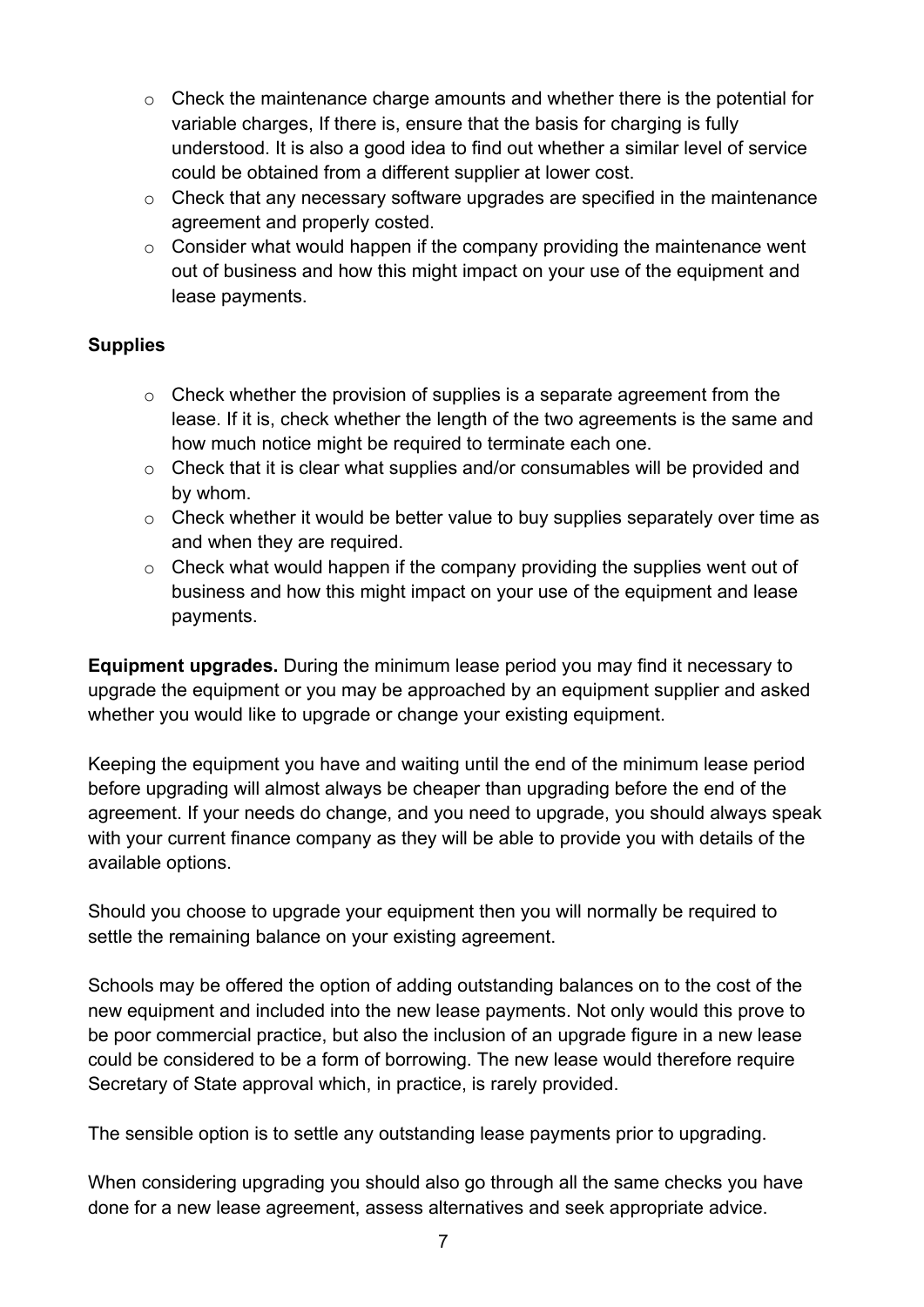**Cashback, free equipment and subsidised rentals.** Incentives such as cash-back, 'free' equipment or accessories, subsidised rentals, offers of the school being used for marketing purposes can sound very appealing in the short-term but you should not lose sight of the terms of the lease agreement and the regular payments this will entail. If it sounds too good to be true it probably is.

## <span id="page-7-0"></span>**Practical tips**

In summary, schools can check the merits of any particular deal by taking the following actions.

#### **Do**

- $\circ$  Review any existing agreements within your local authority (LA) that are available to the school. These may have been negotiated on behalf of the public sector and so are likely to offer better value. Consider the [Crown Commercial Services' MFD](http://ccs-agreements.cabinetoffice.gov.uk/contracts/rm3781)  [framework](http://ccs-agreements.cabinetoffice.gov.uk/contracts/rm3781) and also consider other Public Sector Buying Organisation (PSBO) frameworks available.
- $\circ$  Seek advice if you are in any doubt.
- $\circ$  Use an expert resource and run a tender for competitive quotes it will save time and money.
- $\circ$  Know exactly what you are signing up to. If you are not sure, ask for explanations and take advice to avoid paying over the market rate for equipment leases and consumables. Research tells us that many schools pay over the odds for the costs of printing and photocopying.

#### **Don't**

- o Sign an incomplete agreement. Ensure costs are clearly broken down and the contractual obligations are clear, that is, what are the monthly or quarterly payments and what is the total cost of the contract. Generally the total amount being charged under an operating lease should not exceed 90% of the value of the equipment being hired.
- o Sign if there is anything in the contract that isn't clear. Seek advice from a source such as the department, PSBO, or local authority.
- $\circ$  Let the supplier representative take all copies of the paperwork away. Always take a photocopy of any documents that are signed or preferably request two identical agreements that are both signed.
- o Assume the supplier representative is looking after the best interest of the school.
- o "Roll over" or carry forward outstanding balances on to new agreements without seeking specialist advice. "Rolling over" is a commitment to a further fixed lease term for several years and may prove very expensive. It may also be a form of borrowing that is prohibited.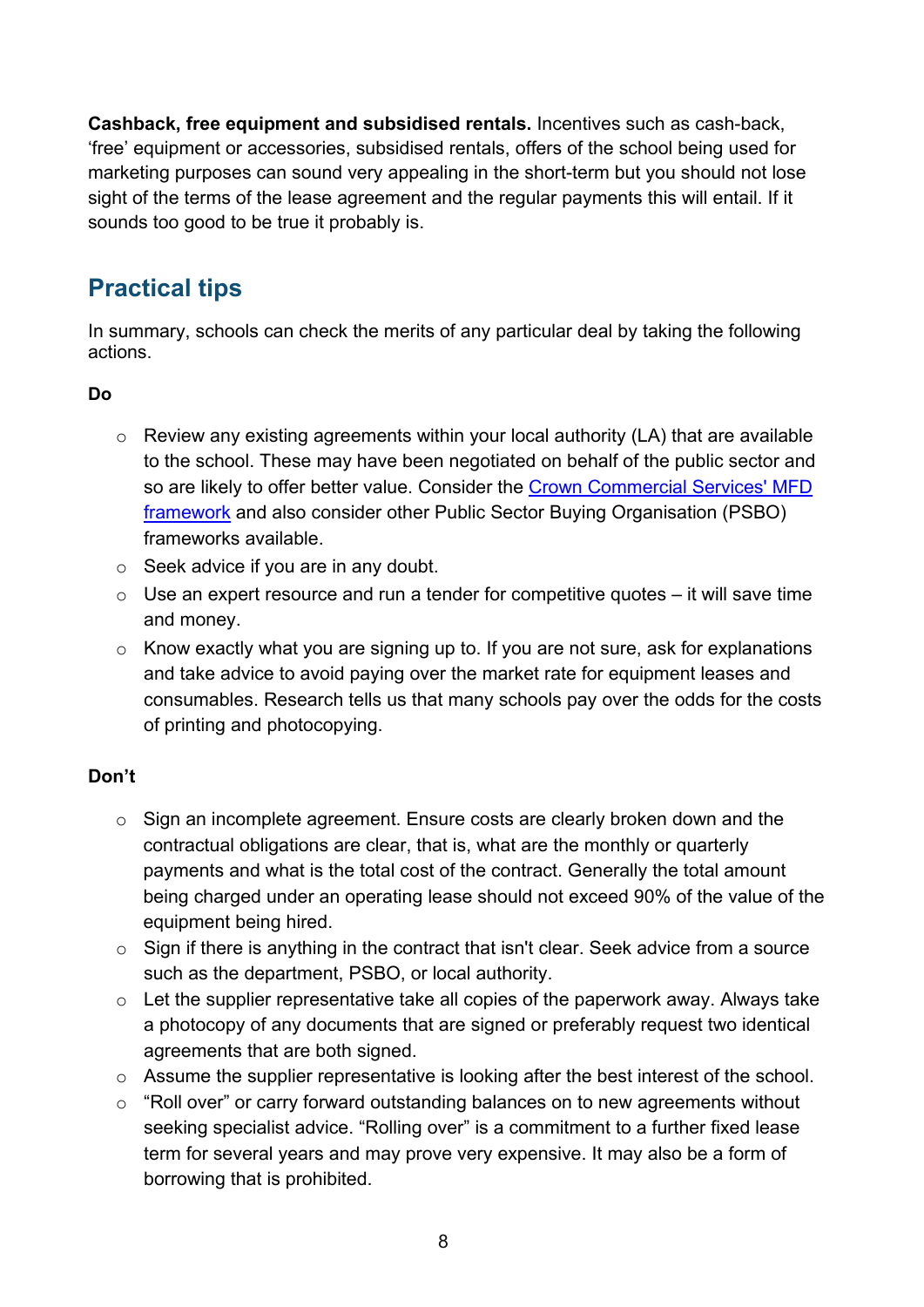o Breach the school's financial regulations. They are there for a reason and help reduce the potential for poor value agreements.

## <span id="page-8-0"></span>**Accessing support**

If your school is about to sign a lease, you could save money in the long term by seeking some advice first.

- o The Department has produced guidance on [how to plan and run an efficient](https://www.gov.uk/guidance/buying-for-schools)  [procurement process to buy goods, works or services for your school.](https://www.gov.uk/guidance/buying-for-schools)
- o For further advice on service agreements and leasing, please contact the Schools Commercial Team at [Schools.ICTSUPPORT@education.gov.uk](mailto:Schools.ICTSUPPORT@education.gov.uk) or our central email address, which is [CG.Communications@education.gov.uk](mailto:CG.Communications@education.gov.uk)
- o The FLA's Checklist for business finance customers offers additional guidance on [successful leasing.](http://www.fla.org.uk/index.php/business-finance/business-finance-code/)